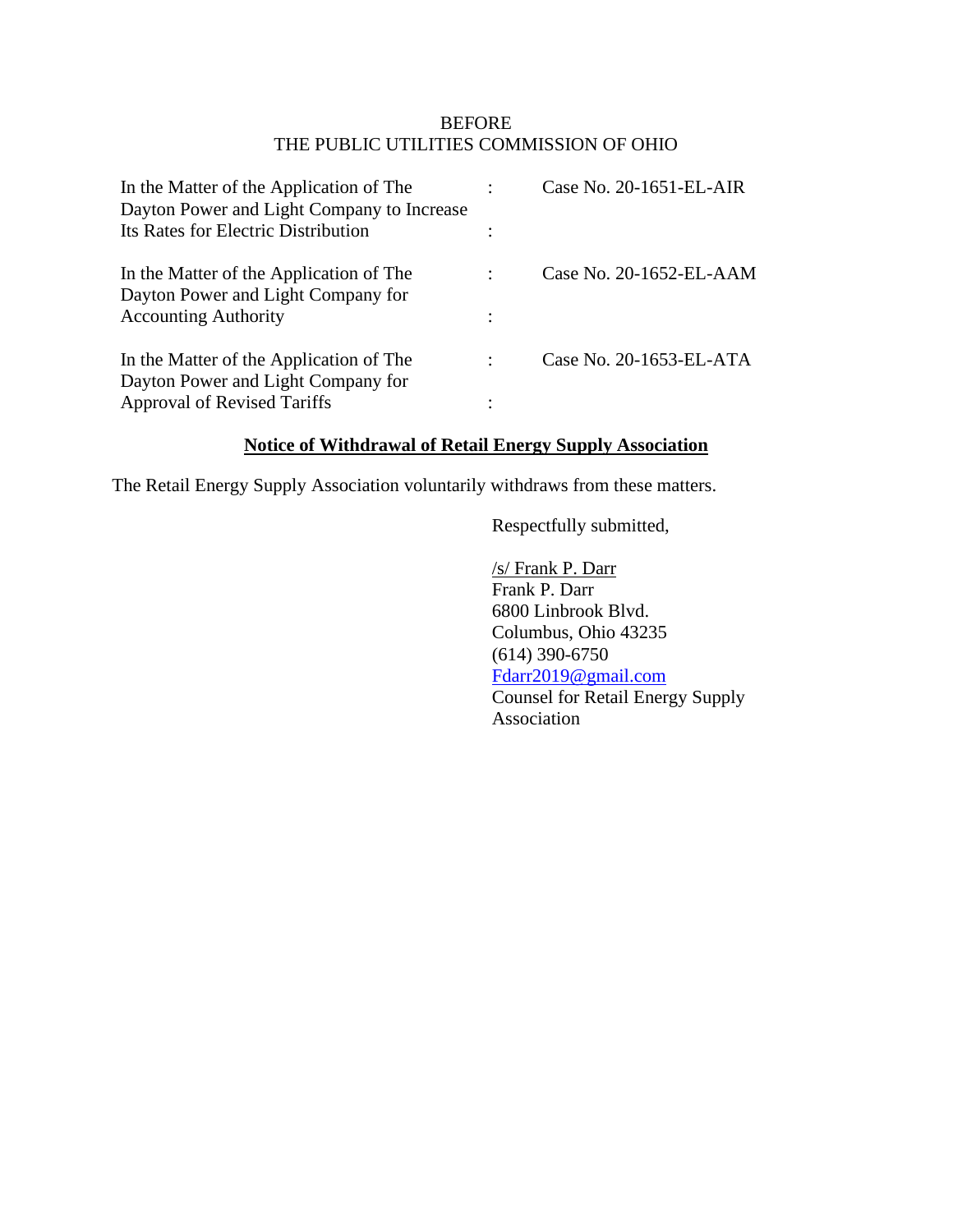#### **CERTIFICATE OF SERVICE**

I certify that a copy of the Notice of Withdrawal of Retail Energy Supply

Association has been served via electronic mail upon the following counsel of record on August

10, 2021.

s/ Frank P. Darr Frank P. Darr

[Jodi.Bair@OhioAGO.gov](mailto:Jodi.Bair@OhioAGO.gov) [kyle.kern@ohioAGO.gov](mailto:kyle.kern@ohioAGO.gov) [chelsea.fletcher@ohioAGO.gov](mailto:chelsea.fletcher@ohioAGO.gov) [bojko@carpenterlipps.com](mailto:bojko@carpenterlipps.com) [wygonski@carpenterlipps.com](mailto:wygonski@carpenterlipps.com) [paul@carpenterlipps.com](mailto:paul@carpenterlipps.com) [michael.schuler@aes.com](mailto:michael.schuler@aes.com) [jsharkey@ficlaw.com](mailto:jsharkey@ficlaw.com) [djireland@ficlaw.com](mailto:djireland@ficlaw.com) [chollon@ficlaw.com](mailto:chollon@ficlaw.com) [mkurtz@BKLlawfirm.com](mailto:mkurtz@BKLlawfirm.com) [kboehm@BKLlawfirm.com](mailto:kboehm@BKLlawfirm.com) [jkylercohn@BKLlawfirm.com](mailto:jkylercohn@BKLlawfirm.com) [bethany.allen@igs.com](mailto:bethany.allen@igs.com) [Joe.oliker@igs.com](mailto:Joe.oliker@igs.com) [Michael.nugent@igs.com](mailto:Michael.nugent@igs.com) [Evan.betterton@igs.com](mailto:Evan.betterton@igs.com) [Stephanie.chmiel@thompsonhine.com](mailto:Stephanie.chmiel@thompsonhine.com) [Kevin.oles@thompsonhine.com](mailto:Kevin.oles@thompsonhine.com) [rdove@keglerbrown.com](mailto:rdove@keglerbrown.com) [cgrundmann@spilmanlaw.com](mailto:cgrundmann@spilmanlaw.com) [dwilliamson@spilmanlaw.com](mailto:dwilliamson@spilmanlaw.com) [mpritchard@mcneeslaw.com](mailto:mpritchard@mcneeslaw.com) [rglover@mcneeslaw.com](mailto:rglover@mcneeslaw.com) [bmckenney@mcneeslaw.com](mailto:bmckenney@mcneeslaw.com) [dromig@armadapower.com](mailto:dromig@armadapower.com) [dparram@bricker.com](mailto:dparram@bricker.com) [rmains@bricker.com](mailto:rmains@bricker.com) [ccox@elpc.org](mailto:ccox@elpc.org) [khernstein@bricker.com](mailto:khernstein@bricker.com) [mwarnock@bricker.com](mailto:mwarnock@bricker.com) [little@litohio.com](mailto:little@litohio.com) [hogan@litohio.com](mailto:hogan@litohio.com) [ktreadway@oneenergyllc.com](mailto:ktreadway@oneenergyllc.com)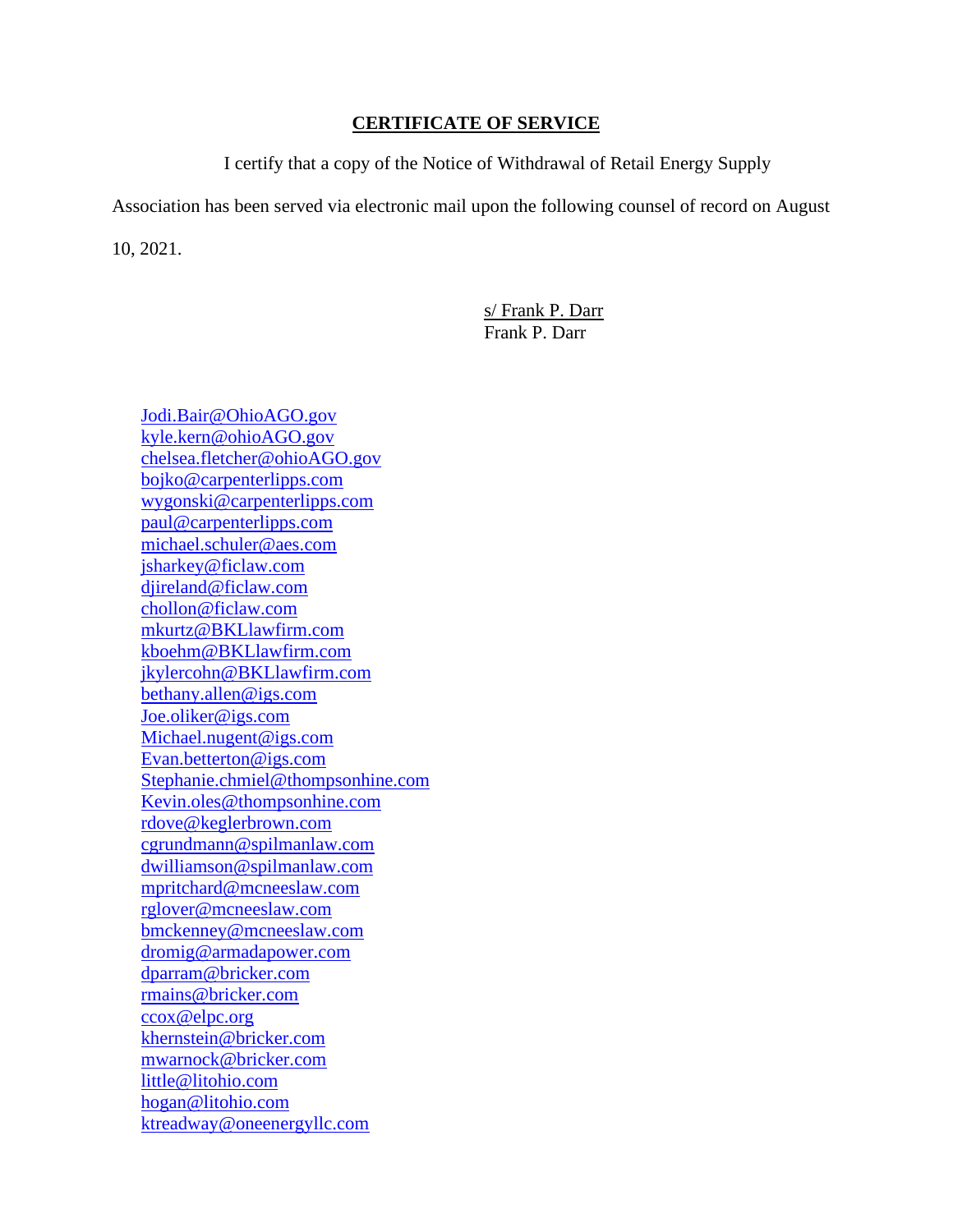[jdunn@oneenergyllc.com](mailto:jdunn@oneenergyllc.com) [whitt@whitt-sturtevant.com](mailto:whitt@whitt-sturtevant.com) [fykes@whitt-sturtevant.com](mailto:fykes@whitt-sturtevant.com) [Christopher.healy@occ.ohio.gov](mailto:Christopher.healy@occ.ohio.gov) [Ambrosia.wilson@occ.ohio.gov](mailto:Ambrosia.wilson@occ.ohio.gov) [John.finnegan@occ.ohio.gov](mailto:John.finnegan@occ.ohio.gov) [mleppla@theoec.org](mailto:mleppla@theoec.org) [dcraig@fbtlaw.com](mailto:dcraig@fbtlaw.com) [ewieg@fbtlaw.com](mailto:ewieg@fbtlaw.com) [rhartley@fbtlaw.com](mailto:rhartley@fbtlaw.com) [dborchers@bricker.com](mailto:dborchers@bricker.com)